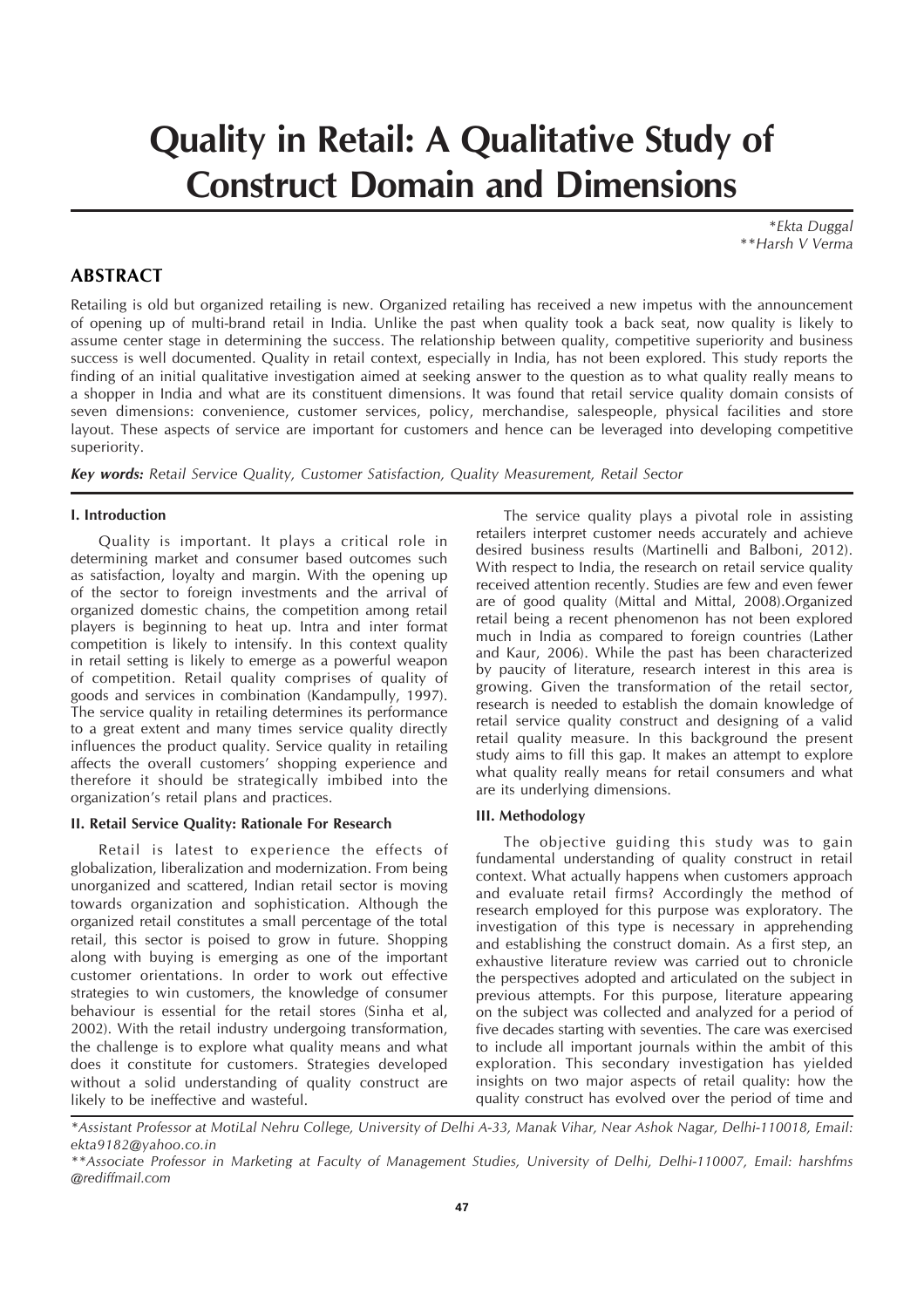what are the points of convergence and divergence in the way quality in retail is viewed by different thinkers.

The investigation based on secondary review of literature was followed by primary search involving depth probes. A sample of fifty frequent shoppers was selected using mall intercepts for the probe. The sample respondents were asked to describe in a free flowing manner what was important to them in a retail environment. They were asked to reveal their both overt and covert concerns which guided their preference or avoidance of a shopping destination. The purpose here was to discover aspects which constitute their evaluative points of reference in assessing retail service. Besides their own voluntary disclosure the respondents were given prompts in order such that none of their quality concerns were left out. These interviews were recorded and later tabulated to develop a list of factors that constitute retail service quality. This process was similar to the one followed by Parasuraman, Zeithaml and Berry in the development of service quality scale (Parasuraman et al., 1988). On the whole this process led to accumulation of a total of 73 aspects or concerns statements which were content analyzed. A panel of five experts further checked the aspects for overlap and repetition to arrive at a final list of 68 aspects that is perceived to constitute quality in retail context.

## **IV. Retail Service Quality Framework**

In a competitive environment it is imperative for firms to identify aspects of the offer which could give them competitive edge. In order to achieve its ultimate objective of winning, retail businesses can choose from two critical approaches, the store attribute approach and the store image approach (Kandampully, 1997).

The basic framework governing retail management practices during 50's and 60's revolved around the marketing mix attributes of product, price and location. The quality was then restricted to merchandise quality and availability, price variations and conveniences in terms of location. These stores attributes however ceased to act as differentiators as they were easily replicated. Researchers found that previous approaches to retail quality are now incapable of yielding good business results. This gave rise to store image construct as a vehicle to develop differentiation during the seventies. Store image consisted of tangible and intangible aspects related to a store. It was in 80's when researchers started streamlining the concept of quality in services. It was felt that services falling outside the core product had substantial powers to assign retailers the strength to stand among competitors and even create a niche for themselves (Berry, 1986; Hummel and Savitt, 1988; Reichheld and Sasser, 1990).

## **V. Retail Service Quality Measurement: Domain Evolution**

Analyzing why consumers purchase at particular retail outlets, Martineau (1958) studied the force behind the successful and leading retailers. He called this force as store personality or image which is made up of tangible and intangible attributes. Identifying the inadequacies of researches to comprehend retail store image appropriately, the use of behavioural approach and unstructured instruments was advocated for recognizing store image (Kunkel and Berry, 1968). While Lindquist (1974) coincided with literature on the multi attribute nature of store image. Doyle and Fenwick (1975) considered individual differential scaling technique as the suitable algorithm for investigating the construct of store image. Bearden (1977) highlighted the importance of store image concept in customers' assessment of retail stores. Kasulis and Lusch (1981) highlighted the importance of the store image construct that when modified by retail stores, store image has the capability of altering customers' perceptions towards the same store attributes. Applied measures of store image were advocated on being more practicable as these scales aimed at the variables under control of managers (Reardon et al., 1995).

Structured scales were advocated for assessing store image for their ability to explain variance significantly (Chowdhury et al., 1998). Samli et al. (1998) reinforced the notion of GAP analysis (Parasuraman et al., 1991) by emphasizing the need for congruency between management and customers' perceptions of store image (named as differential congruence). Store image attributes were postulated as the antecedents affecting consumers' perceptions stimulus to the response of preference for stores (Thang and Tan, 2003). A model for retailers was presented by Paulins and Geistfeld (2003) to test whether customers' desires are adequately met by store attributes and analyzed customers' perceptions. Shopping motives were found to be important in understanding the heterogeneous consumer behaviour (Morschett et al., 2005).

After the early researchers such as Martineau(1958) and Lindquist (1974), who highlighted the significance of store image as the reason behind the success of retailers especially in developed countries, researchers (Wong and Lu, 2001; Ceribeli and Merlo, 2012) showed keen interest in evaluating the performance of global retailer. They attempted to explore the variations in consumers' perceptions in different countries. The construct of store image has also been utilized to assess inter-group competition among chain stores (Stewart and Hood, 1983). Wong and Lu (2001) explored the image of joint venture shopping centers (the only approved form of direct foreign investment in Chinese retail) as perceived by consumers. In response to the growing importance and expansion of supermarkets in Brazil, Ceribeli and Merlo (2012) identified the different parameters used by various consumer sections coming from contrasting demographics for store selection. Expectations and importance of store characteristics of the retail formats such as discount stores and category killers were analyzed as they gained significance and prominence in the American market (Gable et al., 2008). On similar lines, Alhemoud (2008) explored the relation between patronage behaviour and store choice.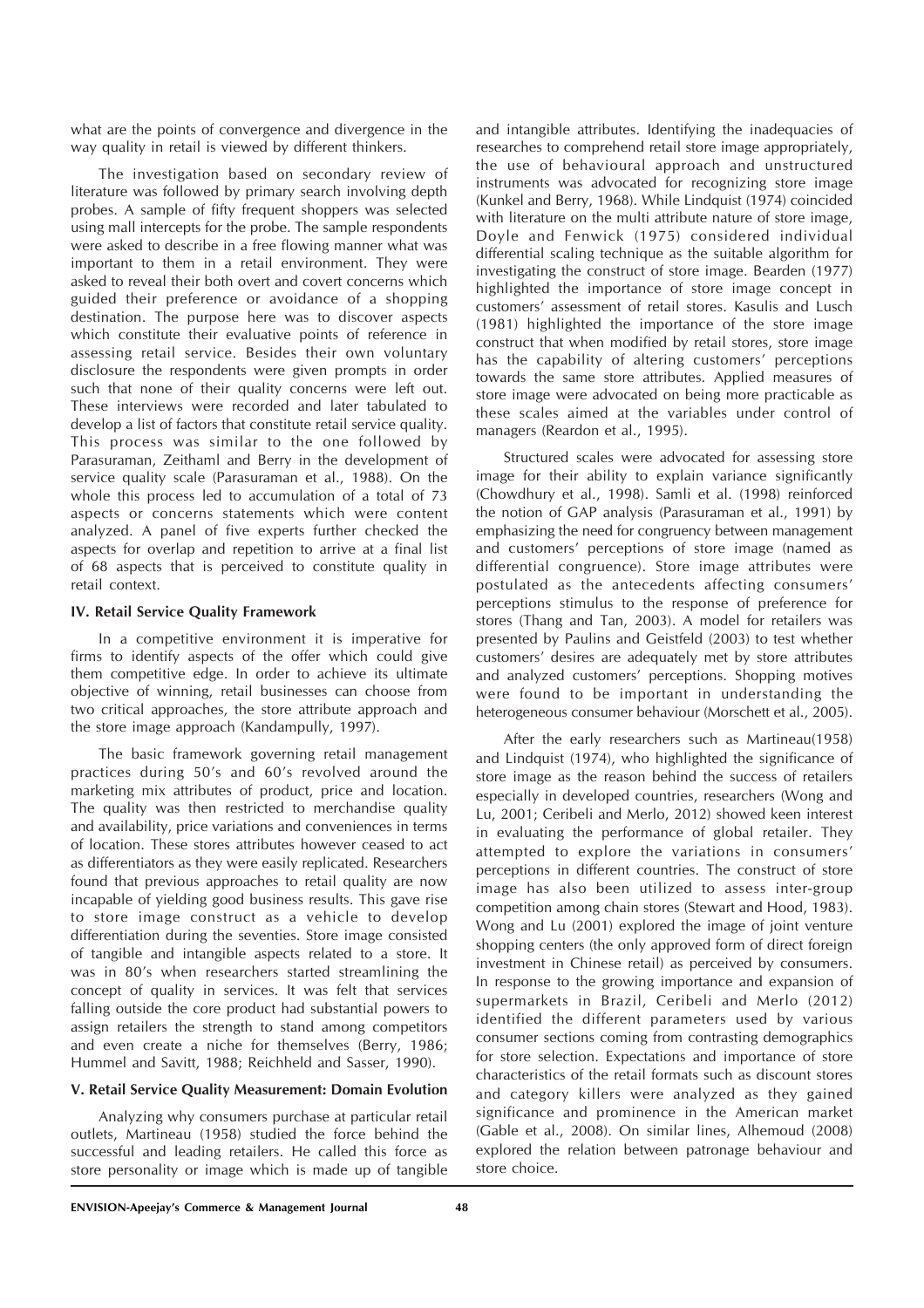Recognizing the positive effect of store image on store choice and patronage decisions, research studies used store image for assessing the retailer's effectiveness (Yoo and Chang, 2005; Perumal, 2005). In order to investigate poor performance of global retailers like Wal-Mart, Costco Wholesale and Carrefour in Korean market, Yoo and Chang (2005) attributed the reason of their failure to the differences in Korean consumers' perceptions of shopping behaviour. Perumal (2005) conducted research in Malaysian retail setting to assess the impact of store image of new format store on patronage behaviour. During the eighties, retail stores faltered in meeting customers' expectations on aspects such waiting time, lack of knowledgeable and friendly salespeople and lack of variety (Gagliano and Hathcote, 1994). Thereafter, the research got focused on the concept of service quality.

Parasuraman, Zeithaml and Berry (1988) through their exploratory investigation for the service industries developed the most widely acclaimed scale related to services popularly known as SERVQUAL. It was criticized for its inability to capture the construct's assessment in all type of service industries and in all cultures (Carman, 1990; Babakus and Boller, 1992; Cronin and Taylor, 1992; Teas, 1993, 1994), thereby, suggesting adaptation of the scale in accordance with the service being studied. As compared to product quality or price, retailers were more inclined towards service quality realizing its importance in influencing customers' quality perceptions (Sweeney et al., 1997). Lack of high service quality levels was found to affect the image of retailers on the internet too (Janda et al., 2002). Service quality as a strategy was advocated to be used in times of retail crisis in Singapore experiencing stiff competition (Mehta et al., 2000). (Dabholkar, et al., 1996) evaluated the SERVQUAL in retail settings and finding it inappropriate for the retail sector suggested a specific service quality scale designed for the retail sector. They proposed the Retail Service Quality Scale (RSQS) to help retailers identify service areas of improvement.

Amidst price similarities and product homogeneity, service quality helps retailers to create a unique image in consumers' mind and thereby establish a strong retail brand (Swobada et al., 2007). Witnessing the remarkable growth of retail sector in CIS (Commonwealth of Independent States) country like Kazakhstan, Das et al. (2010) investigated the dimensions of service quality that could contribute towards expanding customer base. Viewing service quality as a strategy to differentiate, the validity and reliability of RSQS was assessed for Malaysian retail (Leen and Ramayah, 2011). The swift retail progress was attributed as the primary factor contributing towards world's sustainable economic development (To et al., 2012). With a background of fierce competition in China's retail among domestic and global retailers and identification of service quality as a compelling force, To et al. (2012) checked the adequacy of SERVQUAL and RSQS but found an adapted scale more suitable. A chronological development of literature pertaining to retail studies is presented in Table I.

| Study                                                        | Dimensions/Items Proposed                                                                                                                                                                                                                                                  | Study                                                                                             | Dimensions/Items Proposed                                                                                                                          |
|--------------------------------------------------------------|----------------------------------------------------------------------------------------------------------------------------------------------------------------------------------------------------------------------------------------------------------------------------|---------------------------------------------------------------------------------------------------|----------------------------------------------------------------------------------------------------------------------------------------------------|
| 1958<br>Martineau,<br>(department<br>stores,<br>U.S.A.       | Layout and architecture<br>Symbols and colours<br>Advertising<br>Sales personnel                                                                                                                                                                                           | Wong and Sohal, 2003<br>(departmental chain store,<br>Australia)                                  | Reliability<br>Responsiveness<br>Assurance<br>Empathy<br>Tangibles                                                                                 |
| <b>Fisk, 1961</b>                                            | Locational convenience<br>Merchandise suitability<br>Value for price<br>Sales effort and store services<br>Congeniality of store<br>Post transaction satisfaction                                                                                                          | Thang and Tang, 2003<br>(department<br>stores,<br>Singapore)                                      | Merchandising<br>Store atmosphere<br>In-store service<br>Accessibility<br>Reputation<br>Promotion<br><b>Facilities</b><br>Post transaction service |
| Kunkel and Berry, 1968<br>(department<br>stores,<br>Arizona) | Price of merchandise<br>Quality of merchandise<br>Assortment of merchandise<br>Fashion of merchandiseSales<br>personnel<br>Locational convenience<br>Other convenience factors<br>ServicesSales promotions<br>Advertising<br>Store atmosphere<br>Reputation on adjustments | Paulins and Geistfeld,<br>2003 (apparel -specialty,<br>department,<br>discount<br>stores, U.S.A.) | Type of clothing desired in stock<br>Outside store preference<br>Shopping hours<br>Advertising                                                     |

**Table I Retail Studies Chronological Review**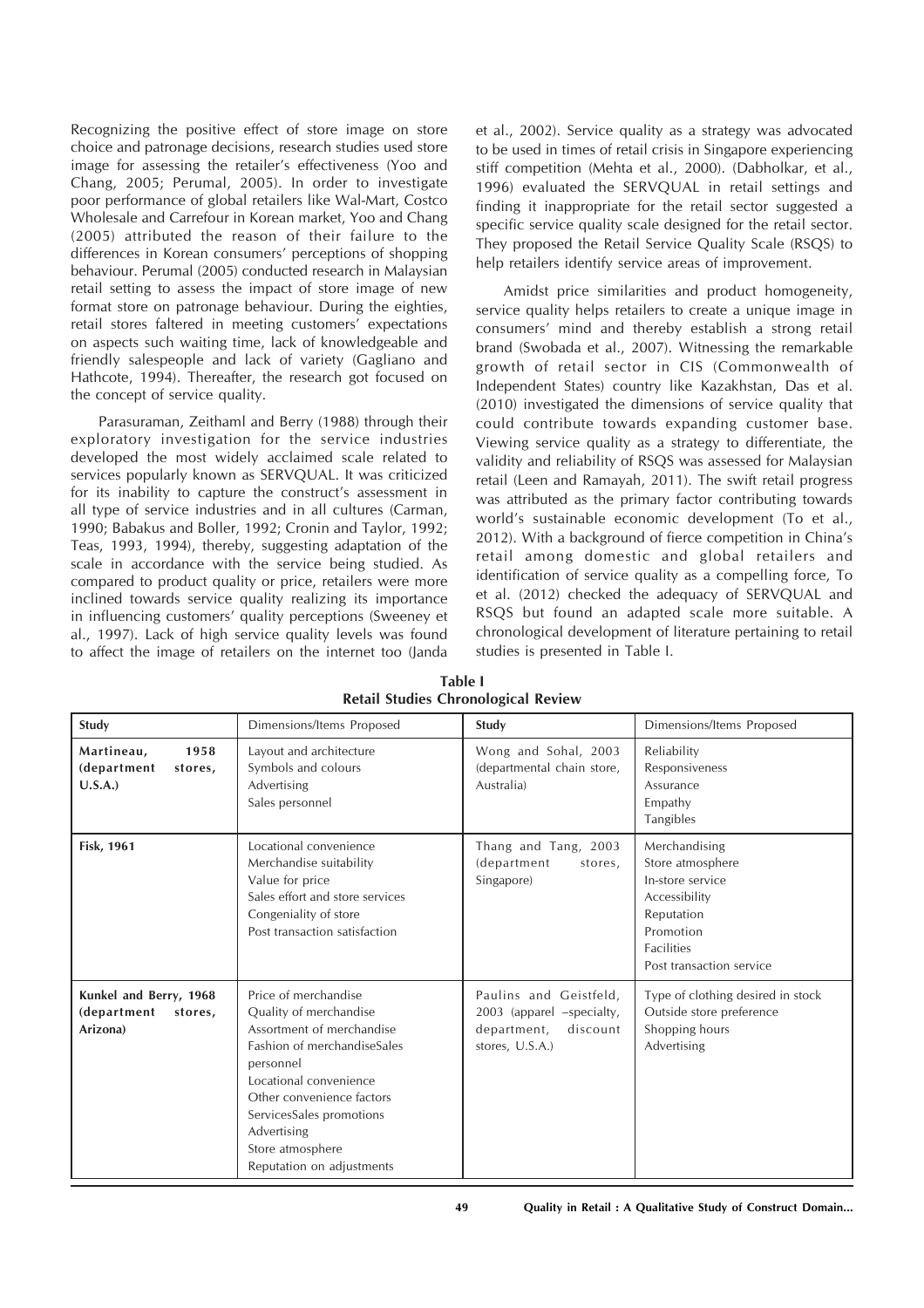| Lindquist, 1974                                                                   | Merchandise<br>Service<br>Clientele<br>Physical facilities<br>Convenience<br>Promotion Store atmosphere<br>Institutional factors<br>Post transaction satisfaction                                                                                                                                                           | Morschett et al., 2005<br>(grocery stores, Germany)                                                | Store design<br>Orderliness<br>Service<br>Quality of assortment<br>One-stop shopping<br>Variety of assortment<br>Price                                                                                             |
|-----------------------------------------------------------------------------------|-----------------------------------------------------------------------------------------------------------------------------------------------------------------------------------------------------------------------------------------------------------------------------------------------------------------------------|----------------------------------------------------------------------------------------------------|--------------------------------------------------------------------------------------------------------------------------------------------------------------------------------------------------------------------|
| Doyle and Fenwick,<br>1975 (grocery chains,<br>England)                           | Quality<br>Price<br>Product variety<br>Store location<br>One-stop shopping<br>Advertising<br>General appearance of store<br>Convenience                                                                                                                                                                                     | Yoo and Chang, 2005<br>(department and discount<br>stores, Korea)                                  | Quality<br>Price<br>Assortment<br>Promotion<br>Advertisement<br>Convenience of shopping<br>Convenience of location<br>Store facilities<br>Salesperson service<br>Credit service<br>Store brand<br>Store atmosphere |
| 1977<br>Bearden,<br>(downtown v/s. outlying<br>shopping<br>centers,<br>Alabama)   | Price level<br>Quality of merchandise<br>Selection<br>Atmosphere<br>Location<br>Parking facilities<br>Friendliness of salespeople                                                                                                                                                                                           | Perumal,<br>2005<br>(supermarkets, Malaysia)                                                       | Store convenience<br>Conducive atmosphere<br>Value priceEmployee service<br>Product assortments                                                                                                                    |
| Kasulis and Lusch, 1981<br>(department<br>and<br>discount<br>stores,<br>Oklahoma) | Prices as compared to other stores<br>Sale prices attractiveness<br>Employees courteousness<br>Employees knowledge<br>Number of store employees<br><b>Employees friendliness</b><br>Store decor attractiveness<br>Finding items<br>Checkout<br>Moving through store<br>Store location convenience<br>Store parking adequacy | Ma and Niehm, 2006<br>(apparel<br>stores-<br>department, discount,<br>specialty, U.S.A.)           | Personal attention<br>Reliability<br>Tangibles<br>Convenience                                                                                                                                                      |
| Stewart and Hood, 1983<br>(retail chains, U.K.)                                   | Physical characteristics of store<br>Product range<br>Customer services<br>Prices                                                                                                                                                                                                                                           | Swobada et al., 2007,<br>(grocery, textiles, DIY,<br>electronics and furniture<br>stores, Germany) | Service<br>Value/price<br>Assortment<br>Advertising<br>Store design                                                                                                                                                |
| Carman, 1990<br>(tire store, U.S.A)                                               | Tangibles<br>Reliability<br>Responsive<br>Security<br>Courtesy<br>Access                                                                                                                                                                                                                                                    | Gable, Topol, Lala and<br>Fiorito, 2008 (category<br>killers and discount stores,<br>U.S.A.        | Low price<br>Convenient location<br>Variety of merchandise categories<br>Wide assortment of merchandise<br>within a category<br>Continuity of supply<br>Personal service<br>Well-known brands                      |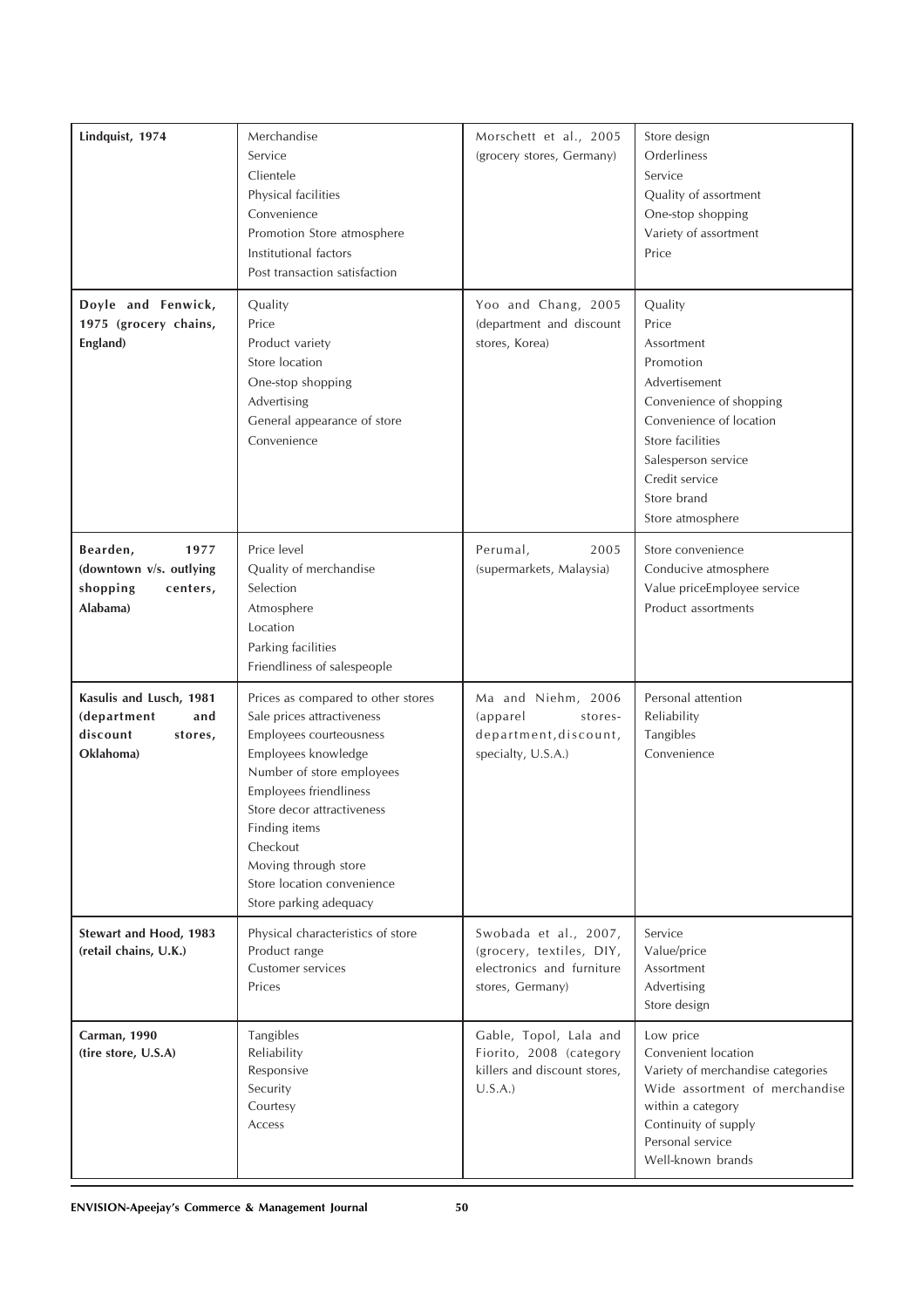| Finn and lamb, 1991<br>(various retail stores,<br>U.S.                                                                                                                                                                  | Tangibles<br>Reliability<br>Responsiveness<br>Assurance<br>Empathy                                                                                                                 | Lee-Ross, 2008 (retail<br>clusters,<br>North<br>Queensland)                                                   | Tangibles<br>Reliability<br>Responsiveness<br>Assurance<br>Empathy                   |
|-------------------------------------------------------------------------------------------------------------------------------------------------------------------------------------------------------------------------|------------------------------------------------------------------------------------------------------------------------------------------------------------------------------------|---------------------------------------------------------------------------------------------------------------|--------------------------------------------------------------------------------------|
| Personal service<br>Guiry,<br>Hutchinson,<br>Weitz, 1992 (retail store)<br>Merchandise assortment<br>Store transaction reliability<br>Employee availability<br>Tangibles<br>Store service reliability<br>Pricing policy |                                                                                                                                                                                    | Alhemoud,<br>2008<br>(supermarkets, Kuwait,<br>U.A.E.)                                                        | Product<br>Personnel<br>Accessibility<br>Promotion                                   |
| Gagliano and Hathcote,<br>1994(apparel specialty<br>stores, U.S.A.)                                                                                                                                                     | Personal attention<br>Tangibles<br>Reliability<br>Convenience                                                                                                                      | Clottey et al., 2008 (large<br>apparel store, U.S.)                                                           | Reliability<br>Assurance<br>Empathy<br>Responsiveness                                |
| Reardon et al., 1995<br>(department store chain,<br>U.K.)                                                                                                                                                               | Merchandise<br>Atmosphere<br>Value<br>Service<br>Clientele<br>Convenient                                                                                                           | Nadiri and Tumer, 2009<br>(largest retail chain stores,<br>Northern Cyprus)                                   | Physical aspects<br>Reliability<br>Personal interaction<br>Problem solvingPolicy     |
| Sweeney, Soutar and<br>Johnson,<br>1997<br>(electronic appliances<br>stores, Australia)                                                                                                                                 | Functional service<br>Responsiveness<br>Empathy<br>$\bullet$<br>Courtesy<br>$\bullet$<br>Technical service<br>Competence                                                           | Torlak,<br>Uzkurt<br>and<br>Ozmen,<br>2010<br>(supermarkets and discount<br>stores, Turkey)                   | Personal interaction<br>Reliability<br>Physical aspects<br>Store policies            |
| Boshoff and Terblanche,<br>1997 (department stores,<br>specialty stores<br>&<br>hypermarkets, South<br>Africa)                                                                                                          | Physical aspects<br>Reliability<br>Personal interaction<br>Problem solving<br>Policy                                                                                               | al.,<br>2010<br>Das<br>et<br>(department<br>stores,<br>discount<br>stores<br>and<br>supermarkets, Kazakhstan) | Physical aspects<br>Reliability<br>Personal interaction<br>Problem solving<br>Policy |
| Samli et al., 1998<br>(national store, United<br>States)                                                                                                                                                                | Sales people<br>Service policies<br>Assortment/selection<br>Layout<br>Attractiveness<br>Price<br>Convenience<br>Quality of product<br>Store most improved<br>Community involvement | and<br>Ramayah,<br>Leen<br>2011(apparel specialty<br>stores, Malaysia)                                        | Physical aspects<br>Reliability<br>Personal interaction<br>Problem solving<br>Policy |
| Chowdhury et al., 1998<br>(grocery retail chain,<br>southwest<br>United<br>States)                                                                                                                                      | Product quality<br>Atmosphere<br>Employee<br>Selection<br>Convenience<br>Price/value                                                                                               | Plooy, Jager and Zyl,<br>2012(informal grocery<br>stores, Gauteng, South<br>Africa)                           | Tangibility<br>Servicescape<br>Reliability<br>Responsiveness<br>Assurance<br>Empathy |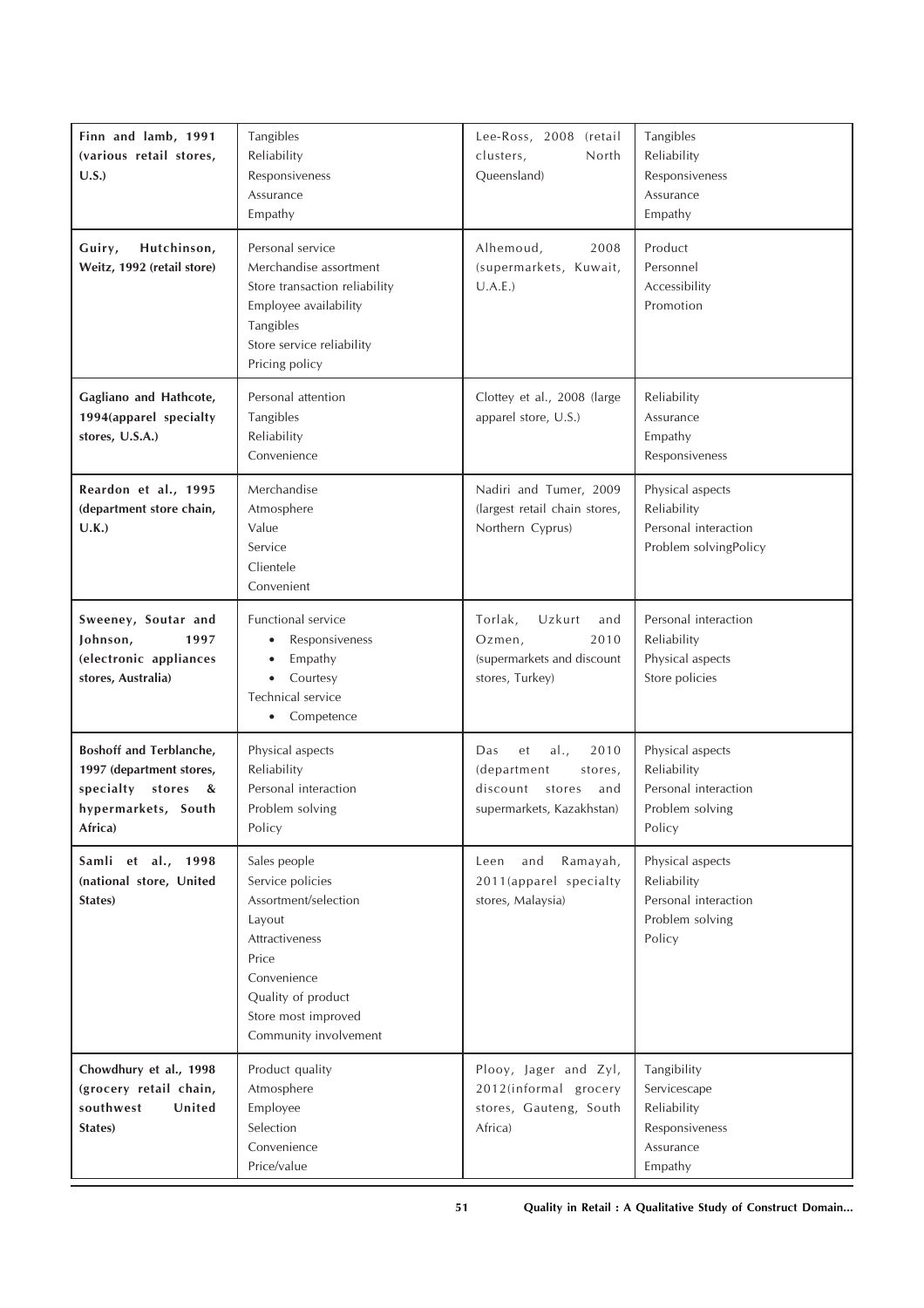| Mehta, Lalwani and Han,<br>2000(supermarket v/s.<br>electronics goods retailer,<br>Singapore) | Service personnel<br>Physical aspects<br>Merchandise<br>Confidence<br>Parking                       | Ceribeli and Merlo, 2012<br>(supermarkets, Brazil)                        | Relationship between customers &<br>employees<br>Store environment<br>Assortment & convenience<br>Supermarket image<br>Monetary aspect & communication<br>Parking<br>Flow of customers in store<br>Level of customer service<br>Own brands & other store |
|-----------------------------------------------------------------------------------------------|-----------------------------------------------------------------------------------------------------|---------------------------------------------------------------------------|----------------------------------------------------------------------------------------------------------------------------------------------------------------------------------------------------------------------------------------------------------|
| Siu and Cheung, 2001<br>(multi-national<br>department store chain,<br>HongKong)               | Personal interaction<br>Policy<br>Physical appearance<br>Promises<br>Problem solving<br>Convenience | Martinelli and Balboni,<br>2012 (Supermarkets, Italy)                     | Policies<br>Physical aspects<br>Personal interaction<br>Reliability                                                                                                                                                                                      |
| Wong and Lu, 2001 (joint<br>venture<br>shopping<br>centers, China)                            | Location<br>Merchandise<br>Service<br>Popularity<br><b>Facilities</b><br>Sales and incentives       | Kimani et al.,<br>2012<br>(supermarkets<br>&<br>convenience shops, Kenya) | Supermarkets<br>· Reliability<br>· Responsiveness<br>· Empathy<br>· Tangibles<br>Convenience shops<br>· Tangibles<br>· Responsiveness<br>· Reliability                                                                                                   |
| Vazquez et al., 2001<br>(supermarkets, Spain)                                                 | Physical aspects<br>Reliability<br>Personal interaction<br>Policies                                 | To et al., 2012 (modern<br>retail stores, Macao, China)                   | Interaction & trustworthiness<br>· Reliability<br>· Interaction<br>Store environment<br>Understanding the consumers<br>Policy                                                                                                                            |
| Kim and Jin, 2002<br>(discount stores, US and<br>Korea)                                       | Physical aspects<br>Reliability<br>Personal attention                                               |                                                                           |                                                                                                                                                                                                                                                          |

## **VI. Retail Service Quality Studies: Indian Perspective**

India as a developing economy has a major share of untapped organized retail market (Jayawardhena and Farrell, 2011). Research in retail needs to be continuous to adapt the dynamic forces operating in the market leading to frequent changes in customers' desires and shopping patterns. Retail studies in India would assist retailers in devising marketing mix strategies based on customer perceptions. Researchers should assess the suitability of western methods of service quality measurement in Indian context. Realizing the strategic importance of service quality, Kaul (2007) contended the need for suitable measures of service quality pertaining to Indian retail. Service quality can be employed as an effective strategy by the organized retailers to achieve competitive positions (Tanwar et al., 2012). The need to provide quality services in rural and semi-urban areas should be reflected upon by retailers to gain from the potential available in such

markets (Sinha et al., 2011). Identifying the service deficiencies in the rapidly growing Indian retail segment of food and grocery stores with highest customer spending on food, researchers (Zameer and Mukherjee, 2011; Bhaskar and Shekhar, 2011) acknowledged the utility of service quality factors in improving their service levels.

Table II lists the various studies conducted in the domain of retail service quality. A study of the objective, methodology and finding of these studies reveals that many of these investigations have either used SERVQUAL (Jain, 2010; Khare et al., 2010; Naik et al., 2010; Dhume, 2012) or RSQS (Kaul, 2007; Parikh, 2006, Manjunath and Prabhu, 2011; Bhaskar and Shekhar, 2011; Ramakrishnan and Ravindran, 2012; Tanwar et al., 2012) with most of them adapting and modifying the scales to suit the cultural needs. This explains that Indian consumers' perceptions of service quality differ from shoppers of US or other countries.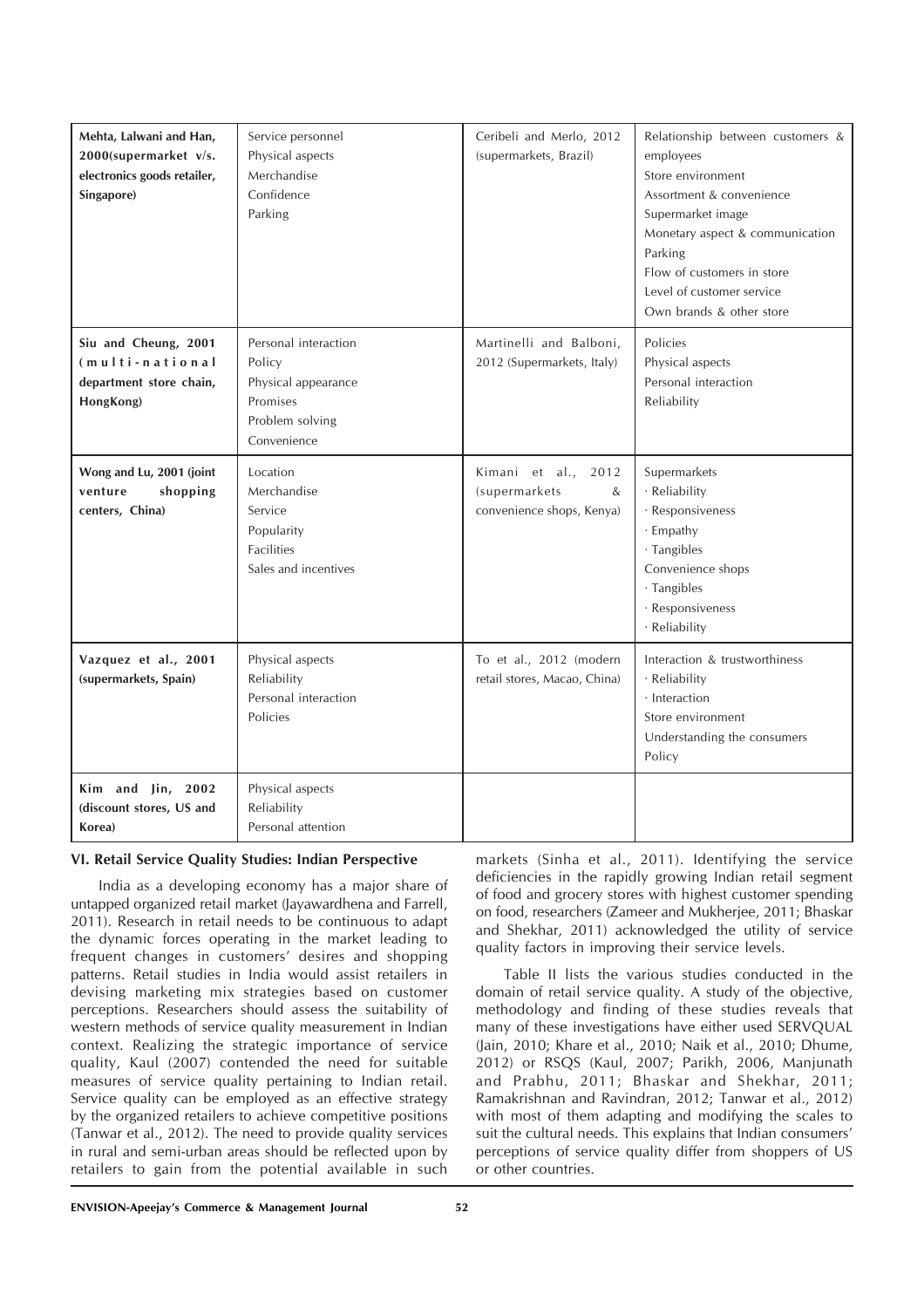| Study                                                                                                      | <b>Dimensions/Items Proposed</b>                                                                                                                                                                                                            | Study                                                                                             | <b>Dimensions/Items Proposed</b>                                                                                                                                                                                                                                                               |
|------------------------------------------------------------------------------------------------------------|---------------------------------------------------------------------------------------------------------------------------------------------------------------------------------------------------------------------------------------------|---------------------------------------------------------------------------------------------------|------------------------------------------------------------------------------------------------------------------------------------------------------------------------------------------------------------------------------------------------------------------------------------------------|
| Sinha, Banerjee and<br>Uniyal, 2002 (multiple<br>formats, Ahemdabad)                                       | Convenience<br>Merchandise<br>Ambience<br>Service<br>Patronized<br>Referral<br>Others                                                                                                                                                       | Mittal, Arora and Prashar,<br>2011 (organized retail<br>stores, Punjab)                           | Availability and variety<br>Service<br>Ambience<br>Discounts and price<br>Quality of products<br>Promotion                                                                                                                                                                                     |
| Kaul, 2007 (apparel<br>stores, Bangalore)                                                                  | Physical aspects<br>Personal interaction<br>Problem solving<br>Policy                                                                                                                                                                       | Manjunath and Prabhu,<br>2011<br>(supermarkets,<br><b>Bangalore</b> )                             | Service personnel<br>Physical aspects<br>Policy R<br>eliability                                                                                                                                                                                                                                |
| 2006<br>Parikh,<br>(multiformat stores,<br>Gujarat & surrounding<br>states)                                | Physical aspects<br>Reliability<br>Personal interaction<br>Problem solving<br>Policy                                                                                                                                                        | Kushwaha and Gupta,<br>2011 (organized retail,<br>Delhi and NCR)                                  | Credit facilities<br>Home delivery<br>Servicing and repair<br>Complaint redressal<br>Parking facility<br>Packaging<br>Goods return facility<br>Display facility<br>Discount display<br>Special facility to senior citizen                                                                      |
| Lather<br>and<br>Kaur,<br>2006(apparel stores,<br>Delhi and NCR)                                           | Price merchandise<br>Quality merchandise<br>Assortment of merchandise<br>Sales personnel<br>Advertising<br>Service<br>Other convenience services                                                                                            | Bhaskar and Shekhar,<br>2011 (apparel stores,<br>Hyderabad)                                       | Personal interaction<br>Reliability<br>Policy<br>Physical aspects<br>Problem solving                                                                                                                                                                                                           |
| Mittal and Mittal, 2008<br>(apparel stores, Delhi,<br><b>Gurgaon and Faridabad)</b>                        | Loyalty drivers<br>• Merchandise mix<br>• Sales promotions<br>• Value/price<br>• Recommendation/relationship<br>Shopping experience enhancers<br>• Reputation/advertisements<br>• Temperature<br>• Return/guarantee<br>• Ambient conditions | Zameer and Mukherjee,<br>2011(food and grocery<br>retail, Delhi and NCR)                          | <b>Kirana</b> stores<br>Product choice<br>Customized convenience<br>Dissonance reducing measures<br>Parking convenience<br>Location convenience<br><b>Modern stores</b><br>Product choice<br>Store management<br>Value added services<br>Dissonance reducing measures<br><b>CRM</b> activities |
| Goswami and Mishra,<br>2009 (food and grocery<br>Kolkata,<br>segment,<br>Mumbai, Jamshedpur<br>and Nagpur) | Store cleanliness, store offers &<br>product quality<br>Store brands, family grocery shopping<br>& parking facilities<br>Hedonic shopping<br>Location<br>Specific day shopping<br>Home shopping<br>Multi-store shopping<br>Planned shopping | Ramakrishnan<br>and<br>Ravindran,<br>2012<br>(departmental stores v/s<br>hypermarket, Coimbatore) | Departmental store<br>• Customers' problem solving ability<br>• Employees' service ability·<br>Personal interaction<br>• Customer convenience<br>• Store interior & layout<br>Hypermarket<br>• Keeping promises<br>• Creating trust<br>• Employees' involvement                                |

**Table II Retail Studies in India: Chronological Review**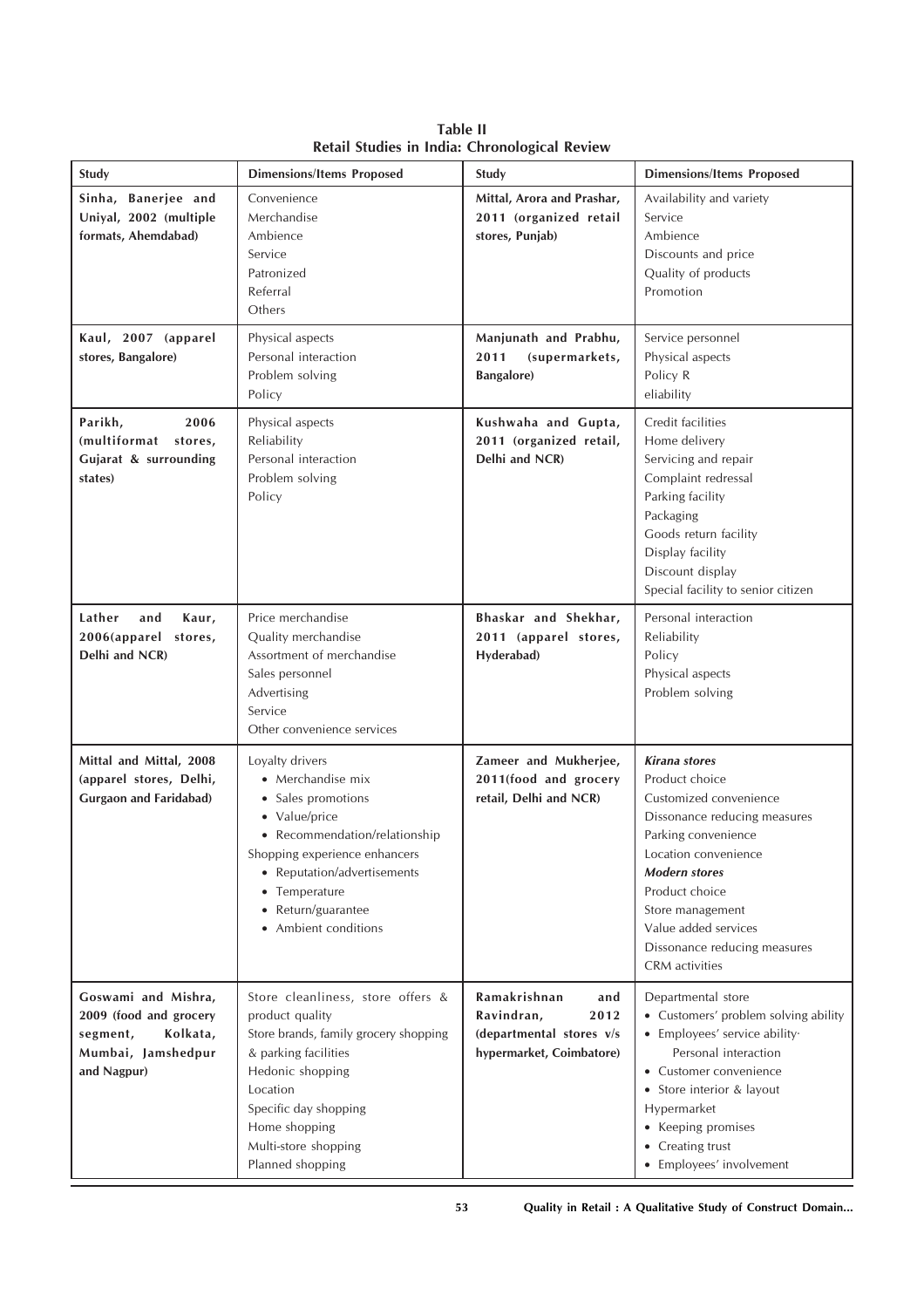|                                                                                                                           | In-store convenience<br>Helpful & trustworthy salespeople<br>Travel convenience<br>Unplanned purchase                                                    |                                                                                                                               | • Ensuring quality<br>• Physical evidence                                                                                                                               |
|---------------------------------------------------------------------------------------------------------------------------|----------------------------------------------------------------------------------------------------------------------------------------------------------|-------------------------------------------------------------------------------------------------------------------------------|-------------------------------------------------------------------------------------------------------------------------------------------------------------------------|
| Jain, 2010 (hypermarket<br>and department stores,<br>Delhi)                                                               | Customer service<br><b>Brand value</b><br>Variety or merchandise displayed<br>Convenience<br><b>Quality</b><br>Ambience<br>Ad promos<br><b>Discounts</b> | Dhume, 2012 (apparel<br>specialty stores, Mumbai)                                                                             | Personal attention<br>Problem solving<br>Reliability<br>Tangibles<br>Convenience                                                                                        |
| Khare et al., 2010<br>(grocery stores, northern<br>India)                                                                 | Tangibles<br>Reliability<br>Assurance<br>Responsiveness<br>Empathy                                                                                       | Tanwar, Kaushik and<br>Kaushik, 2012(organized<br>food sector, Delhi and<br>Ghaziabad)                                        | Appearance<br>Problem solving and policy<br>ConvenienceInteraction quality<br>Reliability<br>Personal attention<br>Inspiring confidence                                 |
| Ghosh, Tripathi and<br>Kumar, 2010(organized<br>retail outlets, Tier II and<br>tier III cities)                           | Convenience & merchandise mix<br>Store atmospherics<br>Services                                                                                          | Jhamb and Kiran, 2012<br>(malls, hypermarkets/<br>supermarkets. Specialty<br>stores, Punjab-Jalandhar,<br>Amritsar, Ludhiana) | Ambience<br>Location<br>Security<br>Promotions<br>Dressing room<br>Cleanliness<br>Children play area<br>Parking facility<br>Convenient hours<br>Trained sales personnel |
| Naik, Gantasala and<br>2010<br>Prabhakar,<br>(hypermarkets,<br>supermarkets<br>and<br>department<br>stores,<br>Hyderabad) | Tangibles<br>Reliability<br>Responsiveness<br>Assurance<br>Empathy                                                                                       | Mohanty,<br>2012<br>(traditional v/s modern<br>retail formats, Balasore,<br>Cuttack, Bhuubaneshwar,<br>Puri, Odisha)          | Convenience<br>Merchandise<br><b>Brand</b><br>Service                                                                                                                   |
| Goel<br>and<br>Dewan,<br>2011(organized retail<br>stores, Punjab)                                                         | Availability and variety<br>Service<br>Ambience<br>Discounts and price<br>Quality of products<br>Promotion                                               |                                                                                                                               |                                                                                                                                                                         |

## **VII. Retail Service Quality- Study of Customer Perspective**

Despite the strategic importance of service quality, Indian retailers do not have an appropriate instrument to measure it. (Kaul, 2007). Although scales such as SERVQUAL and RSQS originally developed in western countries have been adapted in Indian context, but still the diagnostic applicability of such scales is limited. In order to plug this gap, an exploratory research was conducted through individual depth-probe interviews with 50 retail consumers, with approximately 70 per cent of consumers falling within 18-25 age category. This was done because this group is considered to be the most active shopper group in modern retail format. Understanding customer perceptions about what constitutes retail service quality is prerequisite for the development

of a scale for the construct. These insights can provide implications for delivering and managing service quality as with the growth of organized retail in India, retailers must be able to comprehend the expectations of customers effectively.

Table III below lists the factors that were found to have significant influence on the assessment of retail service quality. The listed dimensions reveal the various attributes related to a retail store perceived significant by customers. Although all the items derived should be paid attention to by the retailers but a simple analysis based on the frequency reveals that some aspects of service are widely considered to be important than the others. Intuitively these customer concerns must be attended to by the retail firms forming an integral part of the quality programme.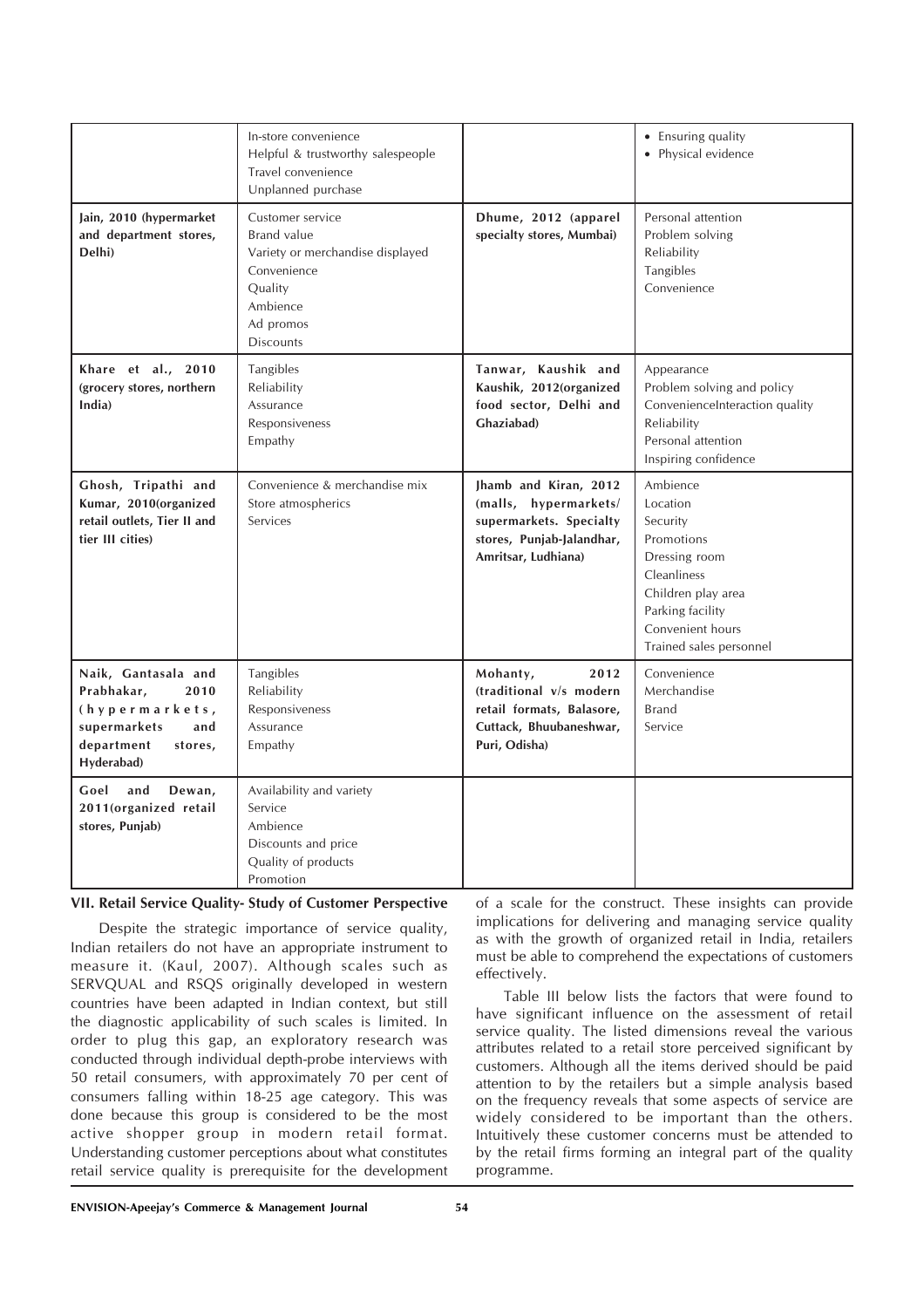|     | Retail service quality items                                                   | Frequency      |
|-----|--------------------------------------------------------------------------------|----------------|
| 1.  | Easy and quick billing                                                         | 30             |
| 2.  | Expert advice and guidance by customer profiling                               | 21             |
| 3.  | Availability of product varieties                                              | 17             |
| 4.  | Personalized attention to shoppers                                             | 14             |
| 5.  | Trained & friendly salesperson availability                                    | 14             |
| 6.  | Easy movement in the store                                                     | 12             |
| 7.  | Proper parking facilities                                                      | 11             |
| 8.  | Provision of facilities like water, restrooms and medical facilities.          | 11             |
| 9.  | Good ambience                                                                  | 11             |
| 10. | Facility of seating arrangement/ lounges                                       | 10             |
| 11. | Availability of ample trial rooms                                              | 10             |
| 12. | Systematic and spacious display of items)                                      | 10             |
| 13. | Helping, non-intruding salesman                                                | 10             |
| 14. | Polite and pleasant workforce                                                  | 8              |
| 15. | On-time customer services                                                      | 8              |
| 16. | Organized store layout                                                         | 7              |
| 17. | Listening to customers and satisfying their needs as per taste and preferences | 7              |
| 18. | Customization of products                                                      | 6              |
| 19. | Healthy salesperson-customer interaction                                       | 5              |
| 20. | Proper signage and maps for locating stores                                    | 5              |
| 21. | Availability of self-payment option                                            | 5              |
| 22. | Problem solving attitude of salespeople                                        | 4              |
| 23. | Maintaining freshness of packaged food                                         | 4              |
| 24. | Effective crowd management                                                     | 3              |
| 25. | Product availability in least time and cost                                    | 3              |
| 26. | Satisfied and motivated salesforce                                             | 3              |
| 27. | Relationship building                                                          | 3              |
| 28. | Fixed price shops                                                              | 3              |
| 29. | Offering a range of products                                                   | 3              |
| 30. | Anchor as well as non anchor stores(medium and high end stores)                | 3              |
| 31. | Homely / healthy environment                                                   | 3              |
| 32. | Proper positioning of retail shops                                             | 3              |
| 33. | Availability of entertainment avenues                                          | 3              |
| 34. | Obtaining customer feedback                                                    | 3              |
| 35. | Updated records for pricing                                                    | 3              |
| 36. | Providing clear and readable printouts                                         | 3              |
| 37. | Different counters for less products                                           | $\overline{2}$ |
| 38. | No overpricing                                                                 | $\overline{2}$ |
| 39. | Offering quality products                                                      | $\overline{2}$ |
| 40. | Making showrooms vibrant                                                       | $\overline{2}$ |
| 41. | Offering up-to-date and current trends                                         | $\overline{2}$ |

**Table III Significant Dimensions**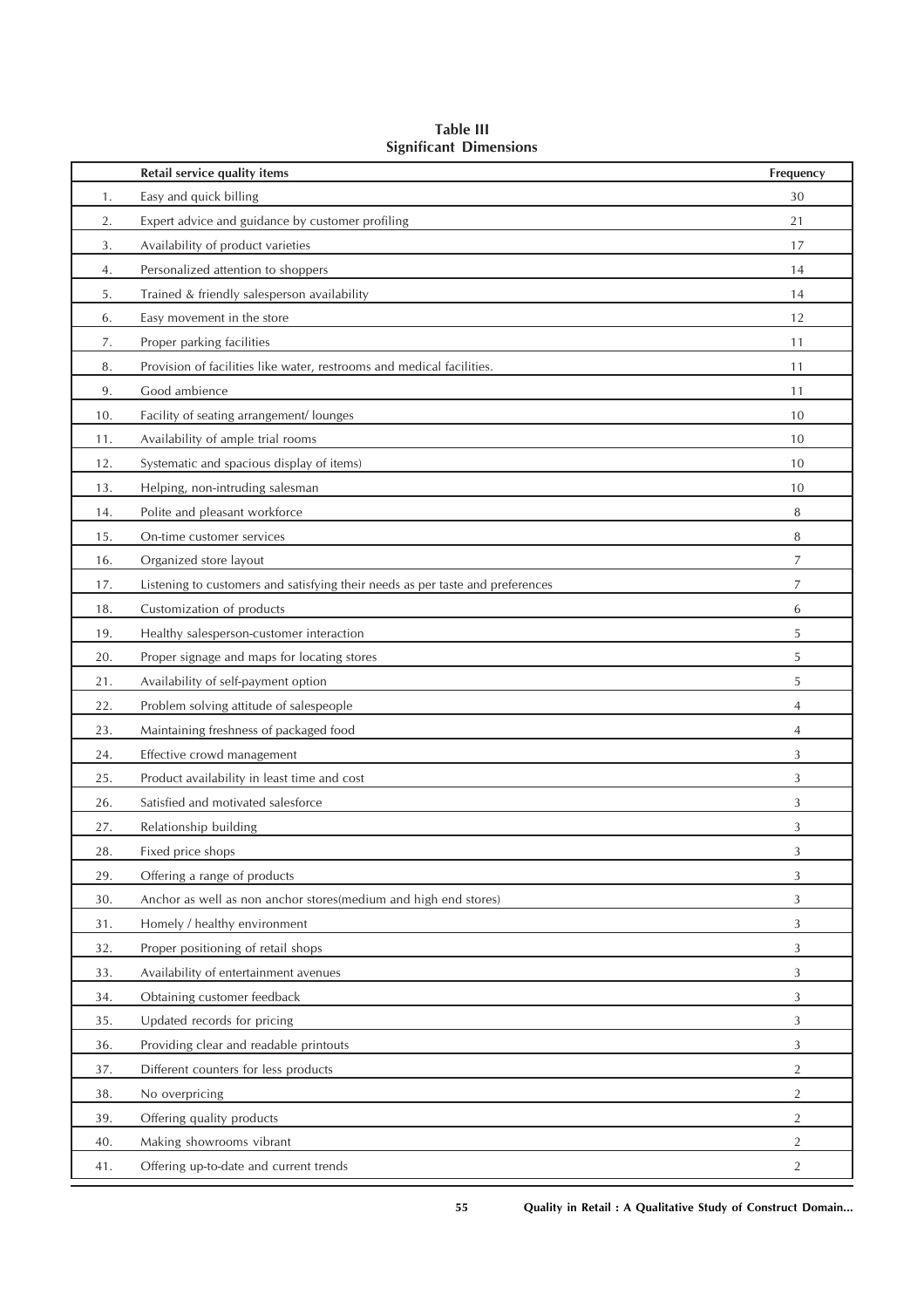| 42. | Helpdesk facility                                    | $\overline{2}$ |
|-----|------------------------------------------------------|----------------|
| 43. | Salesperson giving complete information to customers | 2              |
| 44. | Effective post-purchase services                     | $\overline{2}$ |
| 45. | Ensuring proper security (especially small items)    | 2              |
| 46. | Proper display of schemes and offers                 | 2              |
| 47. | Place for light snacks                               | 2              |
| 48. | Exterior visual merchandising                        | 2              |
| 49. | Price tags to each product                           | 2              |
| 50. | Festivals and weekend discounts                      | $\overline{2}$ |
| 51. | Door step delivery                                   | $\overline{2}$ |
| 52. | Assistance in parking lots                           | $\overline{2}$ |
| 53. | Proper music                                         | 2              |
| 54. | Others                                               | 20             |

Among other things, it emerges that the desire of having quick and efficient billing services is the topmost aspect from customers' perspective. Majority of the consumers felt that the modern retail formats lack in their services when it comes to billing part; consumers have to stand in long queues making shopping a painful experience rather than an enjoyable one. This reflects ineffective crowd management by the retailers and ends the shopping experience of the customers with dissatisfaction. Customers suggested installing automatic billing machines to reduce billing inconveniences. Quick checkout was cited as one of the important areas of service quality (Martinelli and Balboni, 2012) and efficient checkout asserted as one of shopping experience enhancer (Zameer and Mukherjee, 2011). Ghosh et al.(2010) recommended the usage of different technologies to ensure quick billing in today's fast paced world.

Second important aspect that Indian consumers expect from retail stores' service is assisting shoppers by providing complete information and suggestions related to products and services so as to instill confidence in customers (it can also induce buying behaviour). Personal interaction has been found as one of the significant dimension affecting customer loyalty (Das et al., 2010; To et al., 2012).In context of apparel specialty stores, salesperson guidance was observed as being desired among the service quality dimensions by most customers (Dhume, 2012).

At the third number is the aspect of retail related to the availability of product assortment. Variety is one of the essentials for shopping consumers as they look for a range of products to select from. Consumers prefer going to those retail stores which offer a wide collection of products to satisfy the individual differences among customers. "Customers looking for a product should have more options to choose from"- customers quoted during the survey. Researchers have suggested the importance of merchandise for discount stores, category killer stores as well as supermarkets (Paulins and Geistfeld, 2003, Gable et al., 2008; Alhemoud, 2008). Indian consumer's preference for traditional kirana stores could be diverted

towards modern formats through the availability of wide assortment of products making up for the diverse monthly needs of consumers (Zameer and Mukherjee, 2011). Researchers have cited availability and variety of products as one of the most significant factor affecting customers' perceptions (Sinha et al, 2002; Mittal et al., 2011; Jhamb and Kiran, 2012; Dhume, 2012). For grocery items, consumers were found to accord highest preference to the variety (Goel and Dewan, 2011). Cultivation of patronage behaviour depends upon the brand and range of merchandise available, merchandising being the most critical service quality dimension (Mohanty, 2012).

Personalized attention to customers also figures as an important parameter. Consumers felt that they experienced the feeling of being left in the crowd when not attended properly. Many of the consumers highlighted "personal attention" as the winning edge of traditional retailers over modern formats. Kim and Jin (2001) found in their study that American customers' perceptions on service quality dimension of 'Personal attention' were the highest. The intangible attributes of service quality are valued more as compared to tangibles by Indian consumers and currently personalized attention provides competitive edge to traditional retailers over modern stores (Khare et al., 2010). High customers' expectations were found with respect to 'personal attention' as customized services tend to provide psychological satisfaction to customers (Dhume, 2012).

Last in the top five frequency store attributes is the accessibility of efficient and amiable workforce. This reflects the human element of the retail store. Consumers cited that a warm and cordial atmosphere created by "empathetic, polite salespeople" of the retail stores can go a long way in establishing healthy relationship with customers. Salesperson mannerism matters a lot. The modern retail stores tend to be more mechanistic and technology oriented leaving no space for emotions. Parasuraman et al., (1991) postulated that customers rely on the service staff for problem solving and therefore staff behaviour plays a significant role in retail services. Impressive services imparted through capable and friendly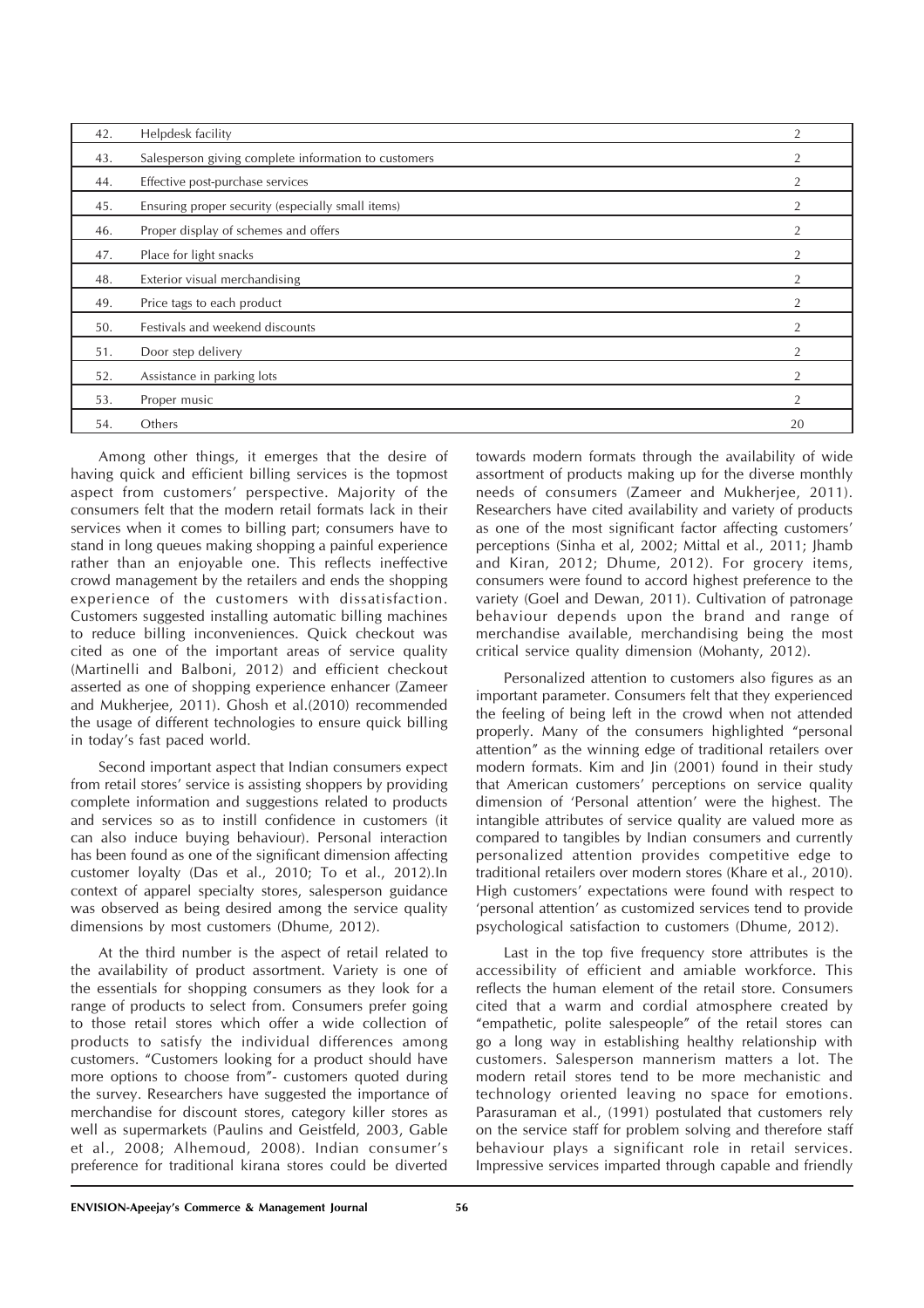staff can facilitate maintenance of long term customer relationships (Wong and Sohal, 2003; Swobada et al., 2007). Staff training was advocated for better customer management (Nadiri and Tumer, 2009). Khare et al. (2010) suggested that retailer's behaviour is critical to the service quality perceptions. Manjunath and Prabhu (2011) recommended improvising employees' performance; service personnel being the most critical dimension. Human factors play an important role in the formation of Indian consumers' service quality perceptions (Ramakrishnan and Ravindran, 2012). 'Sales personnel staff' was perceived most significantly by consumers in the study by Lather and Kaur (2006). Right conduct and sympathetic attitude of store staff guarantees loyal customer behaviour (Ghosh et al., 2010).

#### **VIII. Retail Service Quality Dimensions**

The items extracted from customer interviews were content analyzed and classified into different categories on the basis of content convergence. This process is akin to the process adopted in factor analysis but at the current stage of research this was done by using judgment of researcher and experts. These expressed customer concerns are assumed to be the external manifestation of some internal or hidden service delivery aspect. The identified dimensions are listed in Table IV.

**Table IV Retail Service Quality Dimensions**

| convenience                                                                                                                                                                                                                                                                                                                                                                                                                                                                                                                                                                                                                                                                                                                   | customer<br>services                                                                                                                                                                                                                                                                                                                                                                                                                                             | policy                                                                                                                                                                                                                                                                                                                                                                                                                                                                                                                                                                                            | merchandise                                                                                                                                                                                                                                                                                                                                      | salespeople                                                                                                                                                                                                                                                                                                                                                                                                                                                                  | physical<br>facilities                                                                                                                                                                                                                                                                                                                                                   | store layout                                                                                                                                                                  |
|-------------------------------------------------------------------------------------------------------------------------------------------------------------------------------------------------------------------------------------------------------------------------------------------------------------------------------------------------------------------------------------------------------------------------------------------------------------------------------------------------------------------------------------------------------------------------------------------------------------------------------------------------------------------------------------------------------------------------------|------------------------------------------------------------------------------------------------------------------------------------------------------------------------------------------------------------------------------------------------------------------------------------------------------------------------------------------------------------------------------------------------------------------------------------------------------------------|---------------------------------------------------------------------------------------------------------------------------------------------------------------------------------------------------------------------------------------------------------------------------------------------------------------------------------------------------------------------------------------------------------------------------------------------------------------------------------------------------------------------------------------------------------------------------------------------------|--------------------------------------------------------------------------------------------------------------------------------------------------------------------------------------------------------------------------------------------------------------------------------------------------------------------------------------------------|------------------------------------------------------------------------------------------------------------------------------------------------------------------------------------------------------------------------------------------------------------------------------------------------------------------------------------------------------------------------------------------------------------------------------------------------------------------------------|--------------------------------------------------------------------------------------------------------------------------------------------------------------------------------------------------------------------------------------------------------------------------------------------------------------------------------------------------------------------------|-------------------------------------------------------------------------------------------------------------------------------------------------------------------------------|
| •Quick and<br>error-free<br>billing.<br>•Proper<br>parking<br>facilities.<br>with<br>assistance.<br>•Facility of<br>seating<br>arrangement<br>/ lounges.<br>•Proper<br>signage and<br>maps for<br>locating<br>stores.<br>• Availability of<br>self-payment<br>option.<br>*Providing<br>clear and<br>readable<br>printouts.<br>$\bullet$ Quick<br>counters for<br>less products.<br>*Proper<br>display of<br>schemes and<br>offers.<br>• Convenient<br>store timing.<br>•Storage<br>counters for<br>Heavy<br>shoppers.<br>*Provision of<br>website for<br>stores.<br>•Clear<br>announceme<br>nts.<br>*Availability of<br>handbags.<br>• Availability of<br>carts of<br>different<br>sizes.<br>• Price displays<br>unambiguity. | • Expert advice<br>and guidance<br>by customer<br>profiling.<br>*Personalized<br>attention to<br>shoppers.<br>$\bullet$ On-time<br>customer<br>services.<br>• Customizatio<br>n of<br>products.<br>•Relationship<br>building.<br>•Obtaining<br>customer<br>feedback.<br>•Helpdesk<br>facility.<br>•Effective<br>post-<br>purchase<br>care.<br>•Making<br>shopping an<br>enjovable<br>experience.<br>•Updated<br>stocks<br>available.<br>•IT support<br>services. | • Effective<br>crowd<br>management<br>• Fixed price<br>shops.<br>*Anchor as<br>well as non<br>anchor stores<br>(medium and<br>high end<br>stores).<br>•Proper<br>positioning of<br>retail shops.<br>•Updated<br>records for<br>pricing.<br>$\cdot$ No<br>overpricing.<br>*Ensuring<br>proper<br>security<br>(especially<br>small items).<br>*Festivals and<br>weekend<br>discounts.<br>• Make credit<br>facility<br>available.<br>*Encourage<br>use of plastic<br>money.<br>*Billing to be<br>consistent<br>with<br>promotional<br>offers.<br>*Door step<br>delivery.<br>•Exchange<br>facilities. | • Availability of<br>product<br>varieties.<br>• Maintaining<br>freshness of<br>packaged<br>food.<br>•Product<br>availability in<br>least time<br>and cost.<br>• Offering a<br>range of<br>products.<br>• Offering<br>quality<br>products.<br>• Offering<br>uptodate and<br>current<br>trends.<br>*Provision of<br>festival/occas<br>ional stuff. | $\bullet$ Trained &<br>knowledgeab<br>le<br>salesperson<br>availability.<br>•Helping, non-<br>intruding<br>salesman.<br>·Efficient,<br>polite.<br>friendly and<br>pleasant<br>workforce.<br>•Healthy<br>salesperson-<br>customer<br>interaction.<br>•Problem<br>solving<br>attitude of<br>salespeople.<br>• Satisfied and<br>motivated<br>salesforce.<br>•Salesperson<br>giving<br>complete<br>information<br>to customers.<br>•Trained<br>people at<br>billing<br>counters. | • Good<br>ambience<br>*Provision of<br>facilities like<br>water.<br>restrooms<br>and medical<br>facilities.<br>•Homely /<br>healthy<br>environment.<br>• Availability of<br>ample trial<br>rooms.<br>• Availability of<br>entertainmen<br>t avenues.<br>• Place for<br>snacking.<br>•Proper music.<br>•Maintaining<br>hygiene.<br>*Arrangement<br>for kids play<br>area. | •Easy<br>movement in<br>the store.<br>• Systematic<br>and spacious<br>display of<br>items.<br>• Organized<br>store layout.<br>• Vibrant<br>showrooms.<br>•Digital<br>displays |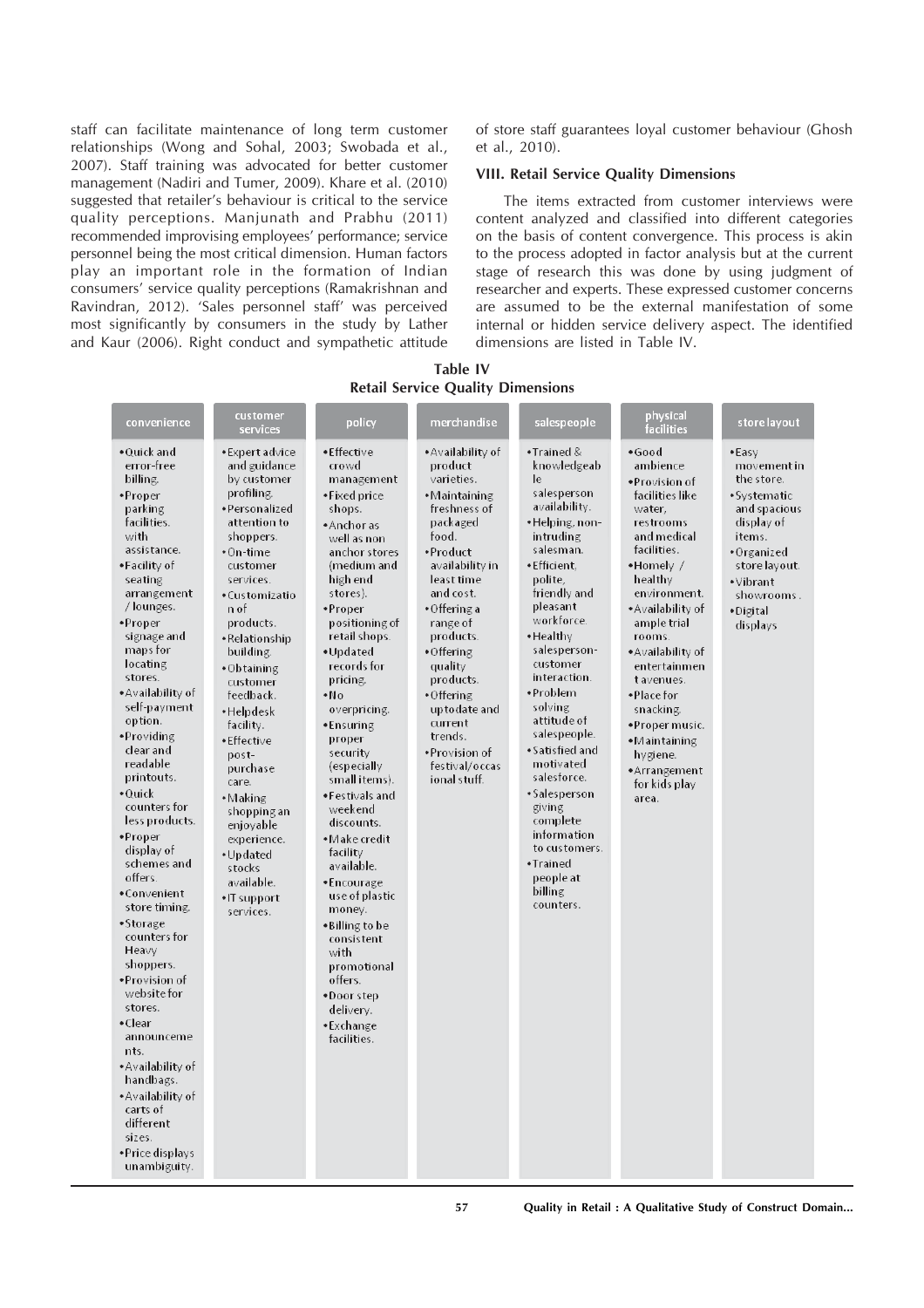An application of available service quality framework as given in the available researches and as per customers' perceptions and expert opinions, lead to the identification of a set of seven categories comprising retail service quality: convenience, customer services, policy, merchandise, salespeople, physical facilities and store layout.

## **IX. Retail Service Quality Scale**

Recognizing the nature of retail as a mix of goods and services, initially, retail stores were assessed on the basis of functional and psychological attributes (Martineau, 1958), stores were also assessed using store image as a multi-attribute construct comprising of tangible and intangible elements (Lindquist, 1974).With the concept of service quality (Parasuraman et al., 1988) leading to the measurement scale "SERVQUAL", retailer's effectiveness was investigated through five dimensions- tangibles, empathy, reliability, assurance and responsiveness. While tangibles correspond to the product or other physical attributes; empathy, reliability, assurance and empathy referred to the non-product attributes.

Gagliano and Hathcote (1994) divided factors related to retail stores as 'Store service' (variety, quality, dependability of service) and 'Sales service' (prompt and individual service attention). 'Store service' reflected the attributes related to assortment and were more functional in nature while 'sales service' represented the experiential attributes related to the customer's experience in the store. In response to the inadequacies of SERVQUAL, Dabholkar et al., 96 developed "RSQS" specifically for the retail sector, RSQS dimensions drew a lot from SERVQUAL, and resulted in five dimensions- physical aspects, reliability, personal interaction, problem solving and policy. Sweeney et al., (1997) categorized store attributes as functional (responsiveness, empathy, courtesy) and technical (competence). Samli et al., (1998) added that in addition to the conventional dimensions related to retail stores such as salespeople, service policies, assortment, layout, prices, convenience, attractive and quality; unconventional dimensions such as "store most improved" and "community involvement" should be included. Relationship between customers and employees was named as the 'Personal Factor' and others as 'Extrinsic Factors' (Ceribeli and Merlo, 2012). RSQS and SERVQUAL scales were combined to develop a new scale-'ReServqual'(To et al., 2012). Corresponding to the previous studies; the dimensions of retail service quality reflecting the perceptions of consumers in India explored in the present study consist of rational attributes including physical facilities, merchandise, store layout and policy, and emotional attributes covering convenience, customer services and salespeople.

#### **X. Concluding Remarks and Future Research**

Creating satisfied customers is the ultimate of any business enterprise. This requires adoption of quality approach in business operations. Although quality in general is an extensively researched area in services marketing and researches have also attempted to explore quality in retail context, however, differences in consumer behavior prevent generalization of finding across borders. This study was undertaken to explore how service quality construct has developed chronologically and what content differences have been introduced therein. The second motivation guiding this study was to explore retail service quality domain and its constituent dimensions employing exploratory research design. This is essential for developing a retail service quality measure appropriate for an emerging market like India.

The exploratory investigation into aspects that consumers hold important in a retail setting lead to the development of over seventy critical areas of concerns. The concerns so found were grouped into seven service dimensions on the basis of relatedness. The internal consistency between these items was verified with help of marketing experts and retail professionals. The grouping of customer concerns led to the identification of seven categories. These pertain to: convenience, customer services, policy, merchandise, sales people, physical facilities and store layout. These aspects are perceived to be important by customers. The implication that flows from this that a retail firm cannot afford to ignore these aspects of service delivery. Correct identification and interpretation of service aspects is essential for developing right kind of competencies. Any failure to meet customer expectation on important aspect of service experience is likely to create service failure.

This study reported the first finding of the first qualitative investigation and it is not conclusive in nature. The dimensions pertaining to retail service quality require quantitative verification. The pool of items generated from qualitative research, content analyzed and classified into seven dimensions. This is first initial step in discovering the quality construct domain in the retail context. The outcome of this research is to be taken as a building block for the articulation of retail service quality construct which is essential for the development of an appropriate measure of service quality specifically designed for retail industry in India.

#### **References :**

Alhemoud, A.M. (2008). Shopping Behaviour of Supermarket Consumers in Kuwait. *Journal of Business and Economics Research,* 6(3), 47-58.

Babakus, E. and Boller, G.W. (1992). An Empirical Assessment of the SERVQUAL Scale. *Journal of Business Research*, 24, 253-268.

Bearden, W.O. (1977). Determinant Attributes of Store Patronage: Downtown Versus Outlying Shopping Centers. *Journal of Retailing,* 53(2), 15-24.

Berry, L.L. (1986). Retail Businesses are Service Businesses. *Journal of Retailing,* 62(1), 3-6.

Bhaskar, N.U. and Shekhar, B.R. (2011). Impact of Service Quality on Apparel Retail Customer Satisfaction- A Study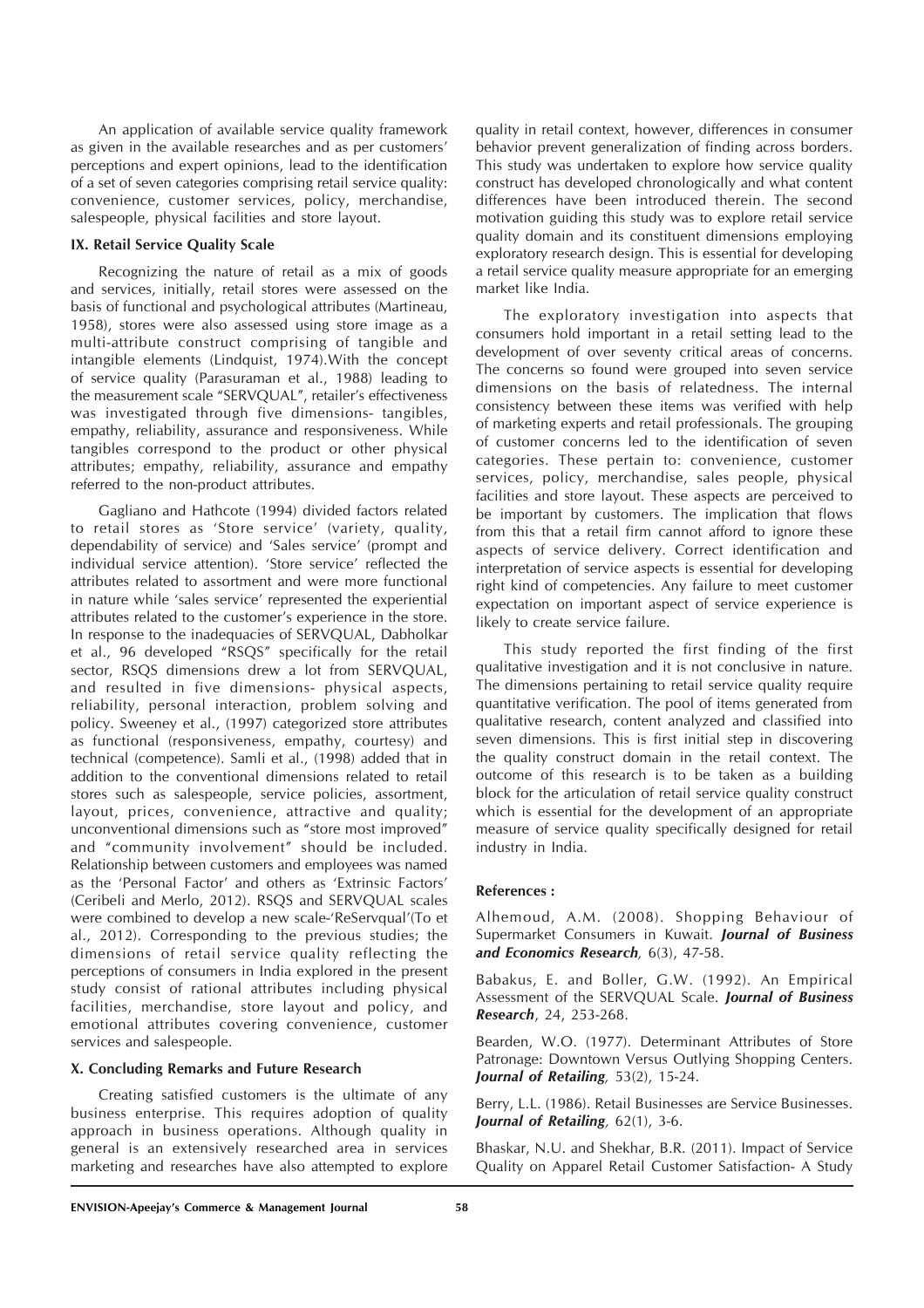of Select Metropolitan City Hyderabad. *Journal of Management Research*, 3(2), 1-13.

Boshoff, C. and Terbalnce, N. (1997). Measuring Retail Service Quality: A Replica Study. *South African Journal of Business Management,* 28(4), 123-8.

Carman, J.M. (1990). Consumer Perceptions of Service Quality: An Assessment of the SERVQUAL Dimensions. *Journal of Retailing*, Spring, 66, 35-55.

Ceribeli, H.B. and Merlo, E.M. (2012). An Analysis of Criteria for Supermarket Selection of Different Groups of Consumers in Brazil. *African Journal of Business Management,* 6(29), 8709-8719.

Chowdhury, J., Reardon, J. and Srivastava, R. (1998). Alternative Modes of Measuring Store Image: An Empirical Assessment of Structured Versus Unstructured Measures. *Journal of Marketing Theory and Practice,* 6(2), 72-86.

Clottey, T.A., Collier, D.A. and Stodnick, M. (2008). Drivers of Customer Loyalty in a Retail Store Environment. *Journal of Service Science,* 1(1), 35-47.

Cronin, J. J. and Taylor, S. A. (1992). Measuring Service Quality: A Reexamination and Extension. *Journal of Marketing*, July, 56, 55-68.

Dabholkar, P.A., Thorpe, D.I. and Rentz, J.O. (1996). A Measure of Service Quality for Retail Stores: Scale Development and Validation. *Journal of Academy of Marketing Science*, 24(1), 3-16.

Das, A., Kumar, V. and Saha, G.C. (2010). Retail Service Quality in Context of CIS Countries. *International Journal of Quality and Reliability Management,* 27(6), 658-683.

Dhume, S. (2012). Service Quality Dimensions in Retail Settings: An Empirical Study at Selected Apparel Specialty Stores of Mumbai, *International Journal of Research in Commerce, Economics and Management (E-Journal),* 2(2), 1-4.

Doyle, P. and Fenwick, I. (1974-75). How Store Image Affects Shopping Habits in Grocery Chains. *Journal of Retailing,* 50(4), 39-52.

Finn, D.W. and Lamb, C.W. (1991). An Evaluation of the Servqual Scales in a Retailing Setting. In: Holman, R.H. and Solomon. M.R. (Eds). *Advances in Consumer Research* (483-490). Provo, UT: Association for Consumer Research.

Fisk, G. (1961). A Conceptual Model for Studying Customer Image. *Journal of Retailing*, 37, 1-8.

Gable, M., Topol, M.T., Lala, V. and Fiorito, S.S. (2008). Differing Perceptions of Category Killers and Discount Stores. *Journal of Retail and Distribution Management,* 36(10), 780-811.

Gagliano, K. B. and Hathcote, J. (1994). Customer Expectations and Perceptions of Service Quality in Retail Apparel Specialty Stores. *Journal of Services Marketing*, 8(1), 60-9.

Ghosh, P., Tripathi, V. and Kumar, A. (2010). Customer Expectations of Store Attributes: A Study of Organized Retail Outlets in India. *Journal of Retail and Leisure Property*, 9(1), 75-87.

Goel, B. and Dewan, B. (2011). Factors Affecting Consumer Preferences of Shopping at Organized Retail Stores in Punjab. *Journal of Engineering, Science and Management Education,* 4, 44-49.

Goswami, P. and Mishra, M.S. (2009). Would Indian Consumers Move From Kirana Stores to Organized Retailers When Shopping for Groceries?. *Asia Pacific Journal of Marketing and Logistics,* 21(1), 127-143.

Guiry, M., Hutchinson, W. and Weitz, B.A. (1992). A Consumers' Evaluation of Retail Store Service Quality and Its Influence on Store Choice. *University of Florida (Working Paper)*.

Hummel, J.W. and Savitt, R. (1988). Integrated Customer Service and Retail Strategy. *International Journal of Retailing*, 3(2), 5-21.

Jain, V. (2010). Indian Retail Revolution: A Research Analysis Carried out in the Delhi Region. *Global Journal of Management and Business Research,* 10(4), 16-20.

Janda, S., Trocchia, P.J. and Gwinner, K. P. (2002). Consumer Perceptions of Internet Retail Service Quality. *International Journal of Service Industry Management,* 13(5), 412-431.

Jhamb, K. and Kiran, R. (2012). Emerging Retail Formats and It's Attributes: An Insight to Convenient Shopping. *Global Journal of Management and Business Research,* 12(1), 63-71.

Jayawardhena, C. and Farrell, A.M. (2011). Effects of Retail Employees' Behaviours on Customers' Service Evaluation. *International Journal of Retail and Distribution Management,* 39(3), 203-217.

Kandampully, J. (1997). Quality Management in Retailing Through 'Service-Product' Design. *Total Quality Management*, 8(1), 41-54.

Kasulis, J.J. and Lusch, R.F. (1981). Validating the Retail Store Image Concept. *Journal of the Academy of Marketing Science,* 9(4), 419-435.

Kaul, S. (2007). Measuring Retail Service Quality: Examining Applicability of International Research Perspectives in India. *Vikalpa,* 32(1), 15-26.

Khare, A., Parveen, C. and Rai. R. (2010). Retailer Behaviour as Determinant of Service Quality in Indian Retailing. *Journal of Retail & Leisure Property,* 9(4), 303- 317.

Kim, S. and Jin, B. (2001). An Evaluation of the Retail Service Quality Scale For U.S. and Korean Customers of Discount Stores, In Gilly, M.C. and Meyers-Levy, J. (Eds). *Advances in Consumer Research* (pp: 169-176). Valdosta, GA : Association for Consumer Research.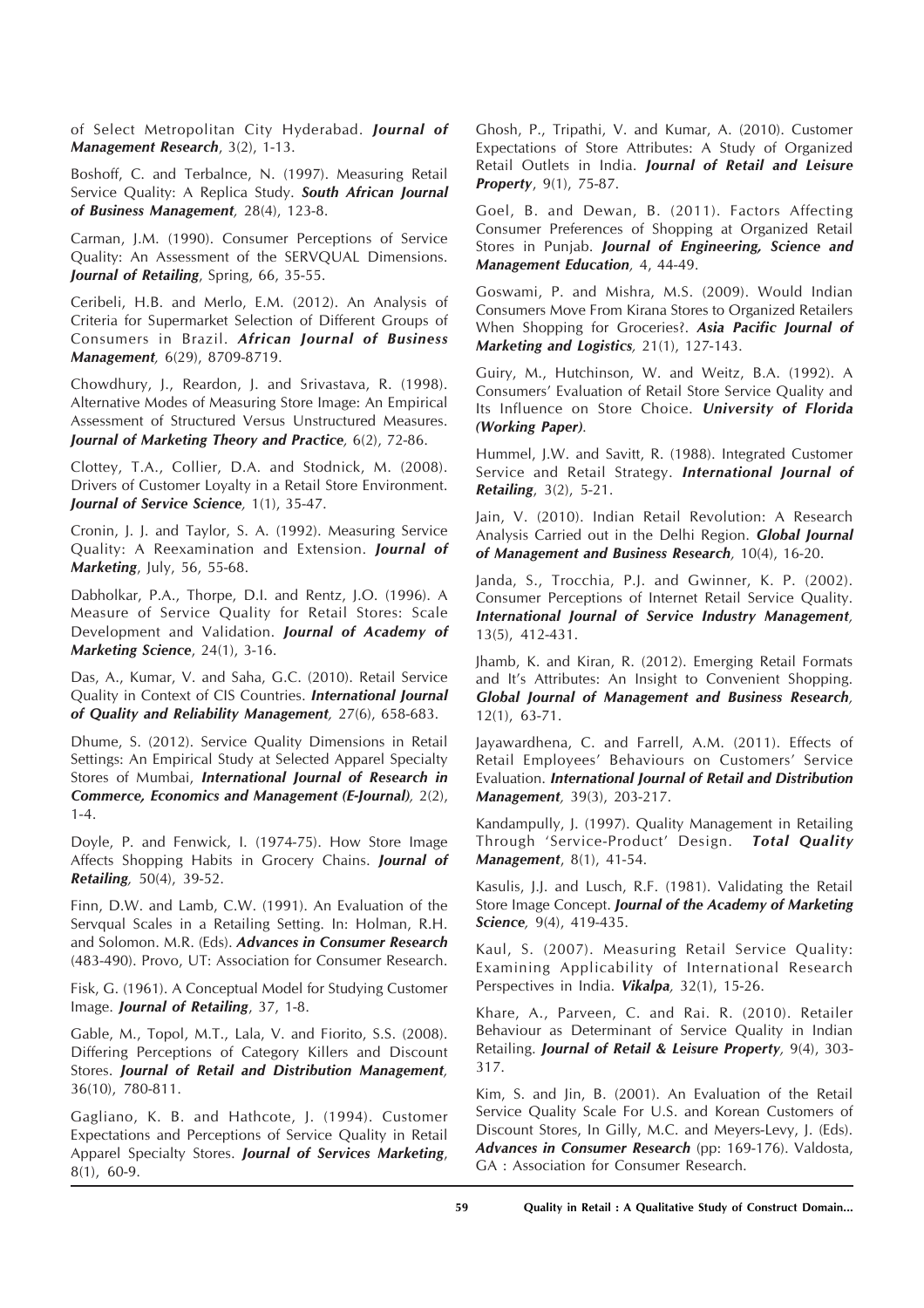Kim, S. and Jin, B. (2002). Validating the Retail Service Quality Scale for US and Korean Customers of Discount Stores: An Exploratory Study. *Journal of Services Marketing*, 16(2), 223-37.

Kimani, S.W., Kagira, E. K., Kendi,L ., Wawire, C.M. and Fourier, U. J. (2102). Shoppers Perception of Retail Service Quality: Supermarkets Versus Small Convenience Shops (dukas) in Kenya. *Journal of Management and Strategy*, 3(1), 55-66.

Kunkel, J.H. and Berry, L.L. (1968). A Behavioural Conception of Retail Image. *Journal of Marketing,* 32(4), 21-7.

Kushwaha, S. and Gupta, M.K. (2011). Service Quality Satisfaction in Indian Organized Retail Industry- A Case Study of Delhi and NCR. *International Journal of Research in Commerce, Economics and Management (E-Journal),* 1(6), 78-81.

Lather, A.S. and Kaur, T. (2006). Shopping Malls: New Retail Formats Keeping Pace with the Shoppers' Mood. *The Journal of Indian Management and Strategy,* 11(4), 22-29.

Lee-Ross, D. (2008). An Exploratory Study of the Contextual Stability of SERVQUAL Amongst Three Retail Clusters in Far North Queensland. *Journal of Place Management and Development,* 1(1), 46-61.

Leen, J.Y.A. and Ramayah, T. (2011). Validation of the RSQS in Apparel Specialty Stores. *Measuring Business Excellence,* 15(3), 16-18.

Lindquist, J.D. (1974-75). Meaning of Image: A Survey of Empirical and Hypothetical Evidence. *Journal of Retailing,* 50(4), 29-38.

Ma, Y.J. and Niehm, L.S. (2006). Service Expectations of Older Generation Y Customers: An Examination of Apparel Retail Settings. *Managing Service Quality,* 16(6), 620-40.

Manjunath, S. and Prabhu, C.M. (2011). Measuring of Retail Service Quality- A Study of Supermarkets in Bangalore. *International Journal of Research in Commerce and Management (E-Journal),* 2(12), 87-93.

Martineau, P. (1958). The Personality of the Retail Store. *Harvard Business Review*, 36, 47-55.

Martinelli, E. and Balboni, B. (2012). Retail Service Quality as a Key Activator of Grocery Store Loyalty. *The Service Industries Journal,* 32(14), 1-15.

Mehta, S.C., Lalwani, A.K.and Han, S.I. (2000). Service Quality in Retailing: Relative Efficiency of Alternative Measurement Scales for Different Product-Service Environments. *International Journal of Retail and Distribution Management*, 28(2), 62-72.

Mittal, A. and Mittal, R. (2008). Store Choice in the Emerging Indian Apparel Retail Market: An Empirical Analysis. *IBSU Scientific Journal,* 2(2), 21-46.

Mittal, K.C., Arora, M. and Prashar, A. (2011). An Empirical Study of Factors Affecting Consumer Preferences of Shopping at Organized Retail Stores in Punjab. *KAIM Journal of Management and Research,* 3(2), 38-46.

Mohanty, S. (2012). Drivers of Retail Shopping: An Exploratory Study. *International Journal of Scientific and Research Publications (E-Journal),* 2(3).

Morschett, D., Swobada, B. and Foscht, T. (2005). Perception of Store Attributes and Overall Attitude Towards Grocery Retailers: The Role of Shopping Motives. *The International Review of Retail, Distribution and Consumer Research,* 15(4), 423-447.

Nadiri, H. and Tumer, M. (2009). Retail Service Quality and Behavioural Intentions: An Empirical Application of the Retail Service Quality Scale in Northern Cyprus. *E+M EKonomieA Management,* 2, 127-38.

Naik, C.N.K., Gantasala, S.B. and Prabhakar, G.V. (2010). Service Quality (SERVQUAL) and Its Effect on Customer Satisfaction in Retailing. *European Journal of Social Sciences,* 16(2), 231-243.

Parasuraman, A., Zeithaml, V.A. and Berry, L.L. (1988). SERVQUAL: A Multiple-Item Scale for Measuring Consumer Perceptions of Service Quality. *Journal of Retailing*, Spring, 64, 12-40.

Parasuraman, A., Berry, L.L., and Zeithaml, V.A. (1991). Refinement and Reassessment of the SERVQUAL Scale. *Journal of Retailing*, 67(4), 420-450.

Parikh, D. (2006). Measuring Retail Service Quality: An Empirical Assessment of the Instrument. *Vikalpa*, 31(2), 45-55.

Paulins, V.A. and Geistfeld, L.V. (2003). The Effect of Consumer Perceptions of Store Attributes on Apparel Store Preference. *Journal of Fashion Marketing and Management,* 7(4), 371-385.

Perumal, S. (2005). A Study on Store Image Attributes and Loyalty Behavior. *Malaysian Management Journal,* 9(1 & 2), 1-12.

Plooy, A.T. du, Jager, J.W. de and Zyl. D. Van. (2012). Drivers of Perceived Service Quality in Selected Informal Grocery Retail Stores in Gauteng, South Africa. *Southern African Business Review,* 16(1), 94-121.

Ramakrishnan, M. and Ravindran, S. (2012). Customer Expectation of Retail Service Quality- A Comparative Study of Departmental Stores in Coimbatore. *International Journal of Research in Finance and Marketing,* 2(7), 27-37.

Reardon, J., Miller, C.E. and Coe, B. (1995). Applied Scale Development: Measurement of Store Image. *Journal of Applied Business Research,* 11(4), 85-93.

Reichheld, F.F., and Sasser, W.E. Jr. (1990). Zero Defections: Quality Comes to Services. *Harvard Business Review*, 68(5), 105-111.